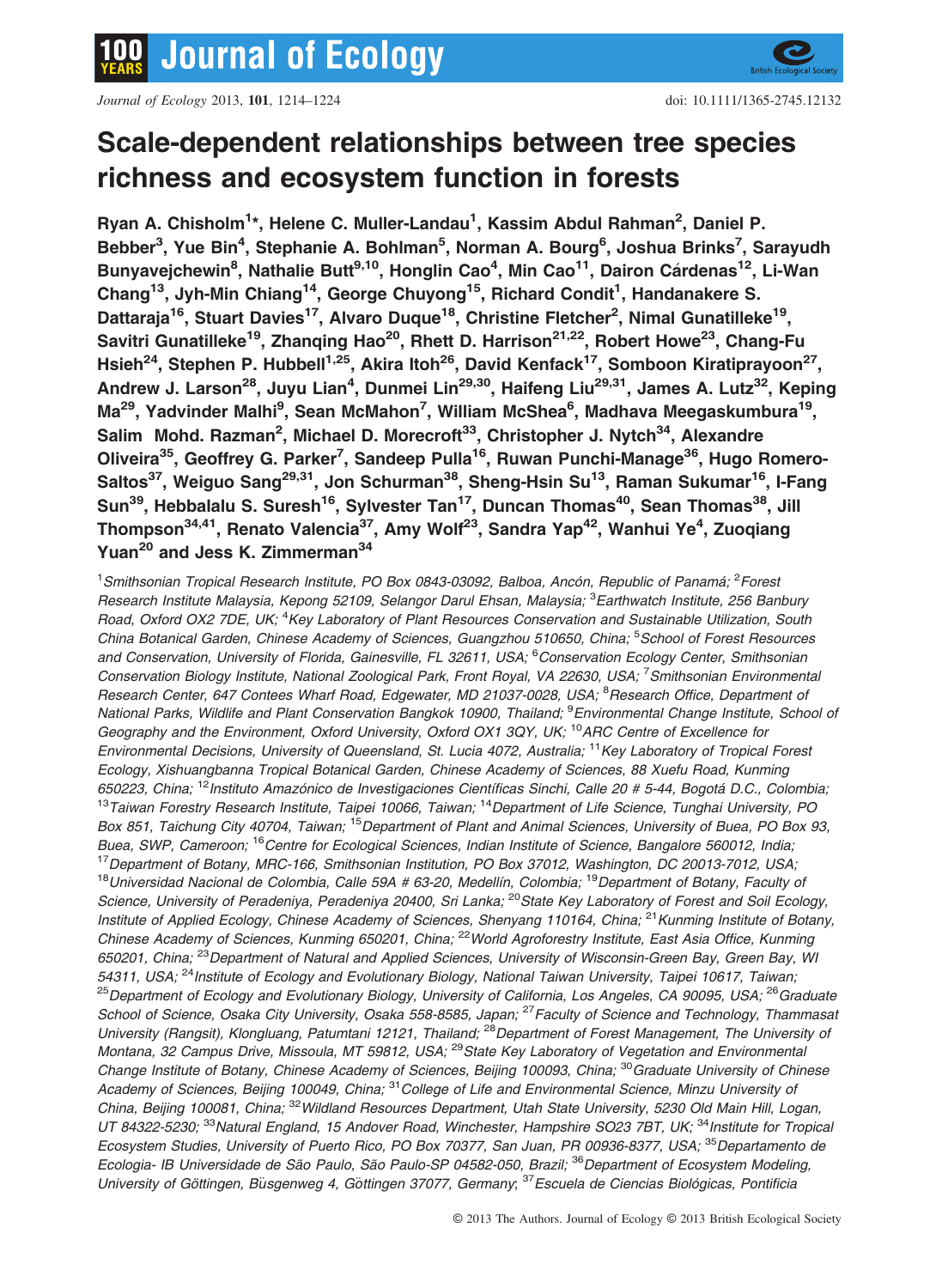Universidad Católica del Ecuador, Av. 12 de Octubre 1076, Quito, Ecuador; <sup>38</sup>University of Toronto, 33 Willcock Street, Toronto, ON M5S 3B3, Canada; <sup>39</sup> Department of Natural Resources and Environmental Studies, National Dong Hwa University, Hualien 97401, Taiwan; <sup>40</sup> Department of Botany and Plant Pathology, Oregon State University, Corvallis, OR 97331, USA; <sup>41</sup> Centre for Ecology & Hydrology, Bush Estate, Penicuik, Midlothian, EH26 0QB, UK; and 42 Institute of Biology, University of the Philippines Diliman, 1101, Quezon City, NCR, Philippines

# **Summary**

1. The relationship between species richness and ecosystem function, as measured by productivity or biomass, is of long-standing theoretical and practical interest in ecology. This is especially true for forests, which represent a majority of global biomass, productivity and biodiversity.

2. Here, we conduct an analysis of relationships between tree species richness, biomass and productivity in 25 forest plots of area 8–50 ha from across the world. The data were collected using standardized protocols, obviating the need to correct for methodological differences that plague many studies on this topic.

3. We found that at very small spatial grains (0.04 ha) species richness was generally positively related to productivity and biomass within plots, with a doubling of species richness corresponding to an average 48% increase in productivity and 53% increase in biomass. At larger spatial grains (0.25 ha, 1 ha), results were mixed, with negative relationships becoming more common. The results were qualitatively similar but much weaker when we controlled for stem density: at the 0.04 ha spatial grain, a doubling of species richness corresponded to a 5% increase in productivity and 7% increase in biomass. Productivity and biomass were themselves almost always positively related at all spatial grains.

4. Synthesis. This is the first cross-site study of the effect of tree species richness on forest biomass and productivity that systematically varies spatial grain within a controlled methodology. The scale-dependent results are consistent with theoretical models in which sampling effects and niche complementarity dominate at small scales, while environmental gradients drive patterns at large scales. Our study shows that the relationship of tree species richness with biomass and productivity changes qualitatively when moving from scales typical of forest surveys (0.04 ha) to slightly larger scales (0.25 and 1 ha). This needs to be recognized in forest conservation policy and management.

Key-words: biodiversity, biomass, complementarity, determinants of plant community diversity and structure, productivity, sampling effects, species diversity, trees

## Introduction

Research into the relationship between species richness and ecosystem function is motivated by both a basic interest in understanding ecological communities (Pianka 1966; Odum 1969; Tilman et al. 1997) and a practical need to conserve and manage ecosystem services (Schwartz et al. 2000; Srivastava & Vellend 2005). Ecosystem functions are classified as stocks, fluxes or stabilizing functions (Pacala & Kinzig 2002; Srivastava & Vellend 2005). Woody productivity (a flux) and biomass carbon storage (a stock) are two key ecosystem functions in forests (Pacala & Kinzig 2002). Forest carbon storage is of particular concern because globally forests hold more carbon than the atmosphere (Pan et al. 2011), and management of these carbon stores is an important tool for mitigating global climate change. In total, forests account for approximately 60% of terrestrial productivity and 85% of biomass (Randolph et al. 2005) and tropical forests alone account for more than 50% of terrestrial species diversity (Wilson 1988).

Many studies of species richness and ecosystem function have focused on productivity (Tilman et al. 1997; Loreau et al. 2001). Theory predicts positive effects of species richness on productivity through niche complementarity, facilitation and sampling effects (Abrams 1995; Tilman 1999; Fridley 2001; Loreau et al. 2001; Flombaum & Sala 2008). Niche complementarity occurs because niches, such as differences in resource-use or enemy-defence strategies, lead to increases in a species' performance as local abundance of conspecifics decreases and thus to better overall communitylevel performance, that is, higher productivity, when there are more species and fewer individuals per species (Janzen 1970; Connell 1971; Comita et al. 2010; Mangan et al. 2010). Facilitation occurs when species enhance one another's performances (Hooper 1998). Sampling effects arise because species richness varies randomly across quadrats, and quadrats with high species richness are more likely, by chance, to contain particular high-yield species. These sampling effects are also referred to as selection effects (Turnbull et al. 2012), because they assume that the high-yield species contribute disproportionately in mixtures.

The predicted positive relationships between richness and \*Correspondence author. E-mail: ryan.chis@gmail.com productivity are broadly supported by small-scale empirical

© 2013 The Authors. Journal of Ecology © 2013 British Ecological Society, Journal of Ecology, 101, 1214–<sup>1224</sup>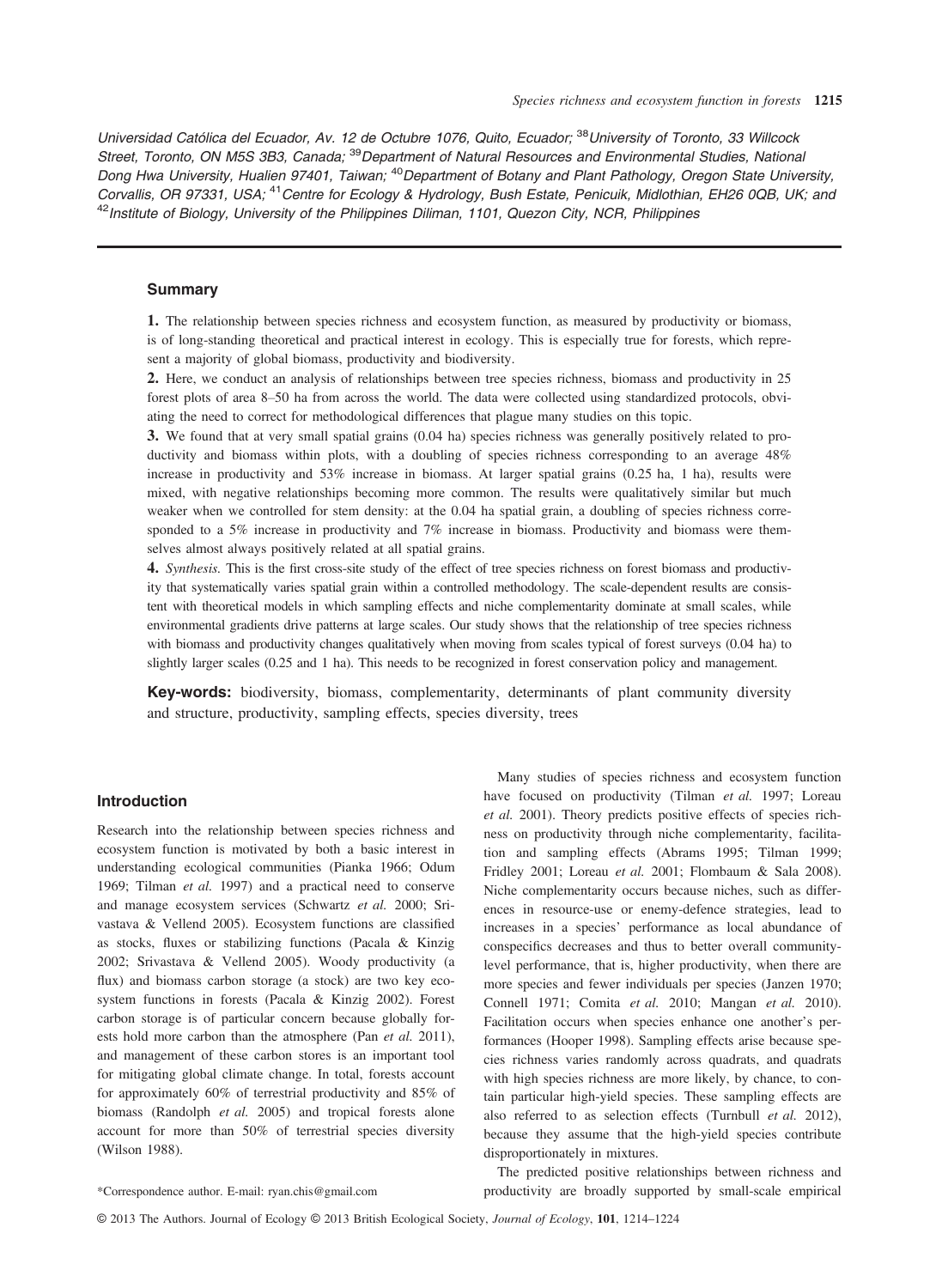studies that manipulate species richness in herbaceous communities (Tilman et al. 1997; Hooper 1998; Symstad et al. 1998; Loreau et al. 2001), but observational studies have produced mixed results. Early observational studies pointed to a hump-shaped relationship in which species richness peaks at intermediate productivity and declines towards extreme high or low productivity (Grime 1979; Loreau et al. 2001; Mittelbach et al. 2001; Rahbek 2005; Mittelbach 2010). But subsequent studies have cast doubt on the generality of the hump-shaped relationship, with positive, negative, flat and even U-shaped relationships being observed (Mittelbach 2010; Whittaker 2010). Theoretical explanations for hump-shaped productivity–richness patterns (Abrams 1995; Rosenzweig & Abramsky 1998; Aarssen 2001) generally assume that productivity acts as a proxy for environmental conditions and that environmental conditions drive species richness. One proposed mechanism for declines in species richness at high productivity is that in high-resource environments, there is less environmental heterogeneity and hence fewer niches (Rosenzweig & Abramsky 1998). Alternatively, the 'species pool' hypothesis explains the overall unimodal pattern by postulating that fewer species are adapted to extreme low- or high-productivity environments, because of a mid-domain effect (Aarssen 2004) or because low- and highproductivity areas have been less common over geological time (Schamp, Aarssen & Lee 2003). Although the humpshaped productivity–richness pattern has a long history of theoretical and empirical support, its general applicability remains a matter of debate (Whittaker 2010; Adler et al. 2011; Fridley et al. 2012).

The predictions for relationships between richness and productivity outlined above lead directly to similar predictions for richness–biomass relationships, insofar as higher forest productivity is associated with higher standing biomass. In annual herbaceous communities, above-ground biomass is essentially synonymous with productivity, and the two terms are often used interchangeably. In forests, however, productivity and biomass are distinct (Rosenzweig & Abramsky 1998): although at local scales higher productivity enables faster biomass accumulation over forest succession and higher eventual old-growth biomass (Bonan et al. 2003), productivity and biomass and are not significantly associated at global scales (Keeling & Phillips 2007). Therefore, biomass and productivity should be treated separately in analyses of species richness and ecosystem function in forests.

Relatively few studies on the relationship of species richness to biomass and productivity have been conducted in forests. Those that do have generally been limited to small spatial grains (i.e. small size of the sampling unit or quadrat; typically < 0.1 ha) and local to regional spatial extents (Vila et al. 2007; Ruiz-Jaen & Potvin 2010; Paquette & Messier 2011) and generally have found positive relationships. Richness–productivity relationships in forests have also been incorporated in meta-analyses that include other ecosystem types (e.g. Mittelbach et al. 2001), but methodological differences between individual studies that comprise the meta-analyses have confounded attempts to draw general conclusions

(Whittaker 2010): different studies use different spatial extents, spatial grains, census methodologies and measures of productivity (including rainfall, biomass and other surrogate variables) and focus on different taxonomic groups (including both plants and animals).

For this study, we utilized a global data set of large-scale forest plots to investigate how the relationship of tree species richness to forest biomass and productivity varies across a range of spatial grains within sites and to test whether the observed patterns are general across sites. Our approach of using a standardized global data set allowed us to overcome the limitations of many previous cross-site studies (usually meta-analyses) that address the topic of species richness, productivity and biomass. We predicted that richness and function (the latter measured by productivity and biomass) would be positively related at most sites and that productivity would be strongly positively related to biomass at all sites. We also predicted that successional processes associated with treefall gaps (Schnitzer & Carson 2001) might lead to negative relationships at small spatial grains at some sites, because areas that have recently been in gaps typically have many small stems, high species richness and low biomass, while areas with mature trees have fewer, larger stems, lower species richness and higher biomass (Condit et al. 1996; Aarssen, Laird & Piter 2003).

## Materials and methods

#### SITE SELECTION

We compared relationships between tree species richness, annual above-ground coarse woody dry productivity (CWP) and aboveground dry woody biomass (AGB) across 25 forest plots in the global network coordinated by the Center for Tropical Forest Science/Smithsonian Institution Global Earth Observatories (CTFS/SIGEO) (http:// www.sigeo.si.edu/). The plots spanned temperate and tropical regions across five continents (Table 1; Fig. 1). Twelve of the plots were censused two or more times (at intervals of 4–10 year; Table 1), in which case we used two consecutive censuses for CWP estimates (see below) and the first of these censuses for AGB and richness estimates. For single-census plots, we analysed only AGB and richness. The forest plots have similar spatial extents (8–50 ha; Table 1) and censuses of individual stems at each site followed the standard CTFS/ SIGEO protocols (Condit 1998).

#### DATA COLLECTION

The data for each plot were trimmed, if necessary, to fit within a rectangular region with edges that were even multiples of 100 m (Table 1). This guaranteed that the plot could be evenly divided into 1 ha quadrats and that the same total area could be used for analyses at all spatial grains. Sections of the plot outside the rectangular region were discarded. We then subdivided the plot into nonoverlapping quadrats at three spatial grains:  $20 \times 20$  m (0.04 ha),  $50 \times 50$  m (0.25 ha) and  $100 \times 100$  m (1 ha).

Species richness for each quadrat at each spatial grain was calculated by summing the number of tree species with at least 1 stem  $\geq$ 10 cm DBH in the quadrat. We used species richness rather than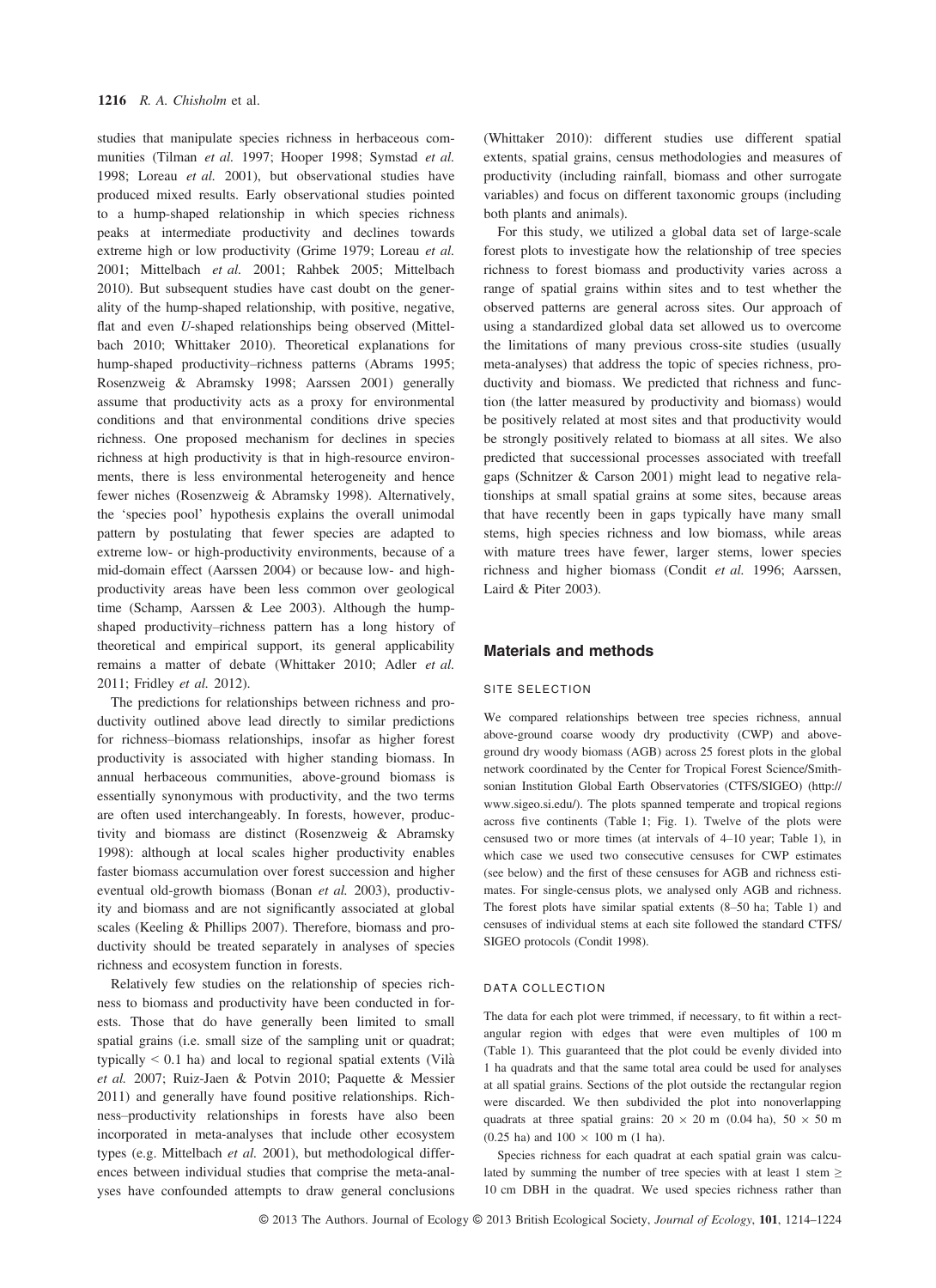Table 1. Study sites (ordered by distance from the equator; further details at http://www.ctfs.si.edu/)

| Site name             | Short name | Latitude          | Longitude         | Rainfall (mm year <sup><math>-1</math></sup> ) | Area used (ha) | Census years used |
|-----------------------|------------|-------------------|-------------------|------------------------------------------------|----------------|-------------------|
| Yasuni                | yas        | 0.69°S            | 76.40°W           | 3081                                           | 25             | 1996, 2003        |
| Pasoh                 | pas        | $2.98^{\circ}$ N  | $102.31^{\circ}E$ | 1788                                           | 50             | 2000, 2005        |
| Amacayacu             | ama        | 3.81°S            | $70.27^{\circ}$ W | 3200                                           | 25             | 2011              |
| Lambir                | lam        | $4.19^{\circ}$ N  | 114.02°E          | 2664                                           | 50             | 1992, 1997        |
| Korup                 | kor        | $5.07^{\circ}$ N  | 8.85°E            | 5272                                           | 50             | 1998, 2008        |
| Sinharaja             | sin        | $6.40^{\circ}$ N  | $80.40^{\circ}E$  | 5012                                           | 25             | 1995, 2001        |
| Barro Colorado Island | bci        | $9.15^{\circ}$ N  | $79.85^{\circ}$ W | 2551                                           | 50             | 2005, 2010        |
| Mudumalai             | mud        | $11.60^{\circ}$ N | 76.53°E           | 1249                                           | 50             | 1996, 2000        |
| Huai Kha Khaeng       | hkk        | $15.63^{\circ}N$  | 99.22°E           | 1476                                           | 50             | 1993, 1999        |
| Palanan               | pal        | $17.04^{\circ}$ N | 122.39°E          | 3380                                           | 16             | 1998, 2004        |
| Luquillo              | luq        | $18.33^\circ$ N   | $65.82^{\circ}$ W | 3548                                           | 15             | 2005              |
| Xishuangbanna         | xis        | $21.61^{\circ}N$  | 101.57°E          | 1532                                           | 20             | 2007              |
| Dinghushan            | dhs        | 23.16°N           | 112.51°E          | 1985                                           | 20             | 2005, 2010        |
| Lienhuachih           | lie        | $23.91^\circ N$   | 120.88°E          | 2285                                           | 25             | 2008              |
| Fushan                | fus        | $24.76^{\circ}$ N | $121.56^{\circ}E$ | 4271                                           | 25             | 2004, 2009        |
| Ilha do Cardoso       | PEI        | 25.10°S           | $47.96^{\circ}$ W | 2261                                           | $\overline{9}$ | 2004              |
| Gutianshan            | gut        | $29.25^{\circ}$ N | 118.12°E          | 1964                                           | 24             | 2005              |
| Yosemite              | <b>VOS</b> | 37.76°N           | 119.82°W          | 1061                                           | 24             | 2010              |
| <b>SCBI</b>           | scb        | 38.89°N           | 78.15°W           | 1976                                           | 24             | 2008              |
| <b>SERC</b>           | <b>SER</b> | 38.89°N           | 76.56°W           | 1080                                           | 16             | 2011              |
| Dongling              | don        | 39.96°N           | 115.41°E          | 568                                            | 20             | 2010              |
| Changbai              | cha        | 42.38°N           | 128.08°E          | 700                                            | 25             | 2004, 2009        |
| Haliburton            | hal        | 45.29°N           | 78.64°W           | 1050                                           | 8              | 2009              |
| Wabikon               | wab        | $45.55^{\circ}$ N | 88.80°W           | 780                                            | 24             | 2008              |
| Wytham Woods          | wyt        | $51.77^\circ N$   | $1.34^{\circ}$ W  | 726                                            | 18             | 2010              |

some other measure of diversity (e.g. Shannon's index) because richness is easily interpreted and most relevant to theoretical richness– function mechanisms (e.g. niche complementarity and sampling effects). We included only trees  $\geq 10$  cm DBH because trees of this size contribute the vast majority of CWP and AGB. (For CWP, trees  $\geq$  10 cm DBH constitute 91.3  $\pm$  3.8% (mean  $\pm$  standard deviation) of the CWP of all trees  $\geq 1$  cm DBH at the 12 sites at which CWP was calculated, all of which had data on stems  $\geq 1$  cm DBH. For AGB, trees  $\geq 10$  cm DBH constitute  $96.3 \pm 2.9\%$  of the AGB of all trees  $\geq 1$  cm DBH at the 19 sites for which data on stems ≥1 cm DBH were available.)

The AGB of each individual stem (including all stems  $\geq 10$  cm DBH on multistemmed individuals) was estimated from DBH and allometric regressions. At some sites, we were able to use site-specific or species-specific allometric regressions; at other sites, we used generic allometric equations (Chave et al. 2005; Table S1, in Supporting Information). Total AGB for each quadrat at each spatial grain was calculated by summing AGB for all stems in a quadrat. Although errors associated with allometric equations can be large (Chave et al. 2004), they should in general lead to fairly consistent under- or overestimates of AGB within sites, meaning that the resulting within-site relationships between richness and AGB should be robust.

The CWP for each quadrat was calculated as the sum of AGB growth for surviving stems and AGB of new stems divided by the length of the census interval in years. In six of the plots, individual stems on multistemmed trees had not been tagged and recorded consistently, so we could estimate change in AGB only at the tree level. For these plots, CWP was therefore underestimated (because the data do not reveal cases in which a stem on a multistemmed tree died and was replaced by a different stem during the census interval). In all plots, negative CWP estimates for stems or trees that apparently shrunk were replaced with zero CWP, because individual tree CWP, by definition, cannot be negative.

#### STATISTICAL ANALYSIS

All variables were log-transformed prior to analysis. Statistical analyses were performed in the software R version 2.15.0 (http:// www.r-project.org/). At each site and for each spatial grain, we used generalized least-squares models with a maximum likelihood fitting method (nlme package in R) to fit richness–CWP (independent– dependent variable), richness–AGB and CWP–AGB relationships among quadrats. We used generalized least-squares models because we needed to account for spatial autocorrelation among quadrats, and generalized least-squares is a reliable method for doing so (Beale et al. 2010). We used a maximum likelihood method rather than a restricted maximum likelihood method because we wanted to compare the separate models with Akaike Information Criterion (AIC) and because we did not need to estimate variance components (Zuur et al. 2009). We fitted linear models with and without spherical autocorrelation structure, and for each combination of site, scale and variables, we selected the model with the lowest AIC (Tables S2 and S3 in Supporting Information). Effect size was measured as the slope of a relationship on log-log axes, so that if  $y = Ax^b$ , then b is the effect size, and an effect size of zero indicates no effect of the variable  $x$  on the variable y. The mean effect size across sites for each relationship was calculated as a variance-weighted mean of the site effects, and confidence intervals on the mean effect size were estimated by bootstrapping over sites.

Our method of fitting individual site models with generalized leastsquares is exactly equivalent to fitting a single mixed-effects model for all of the data with 'site' as a fixed effect. A different approach would be to treat 'site' as a random effect: this would minimize the overall error in the mean effect size but would lead to biased site effects because of shrinkage (individual site observations are pulled towards the mean). We did not fit such a random-effects model because we wanted unbiased site effects and because the resulting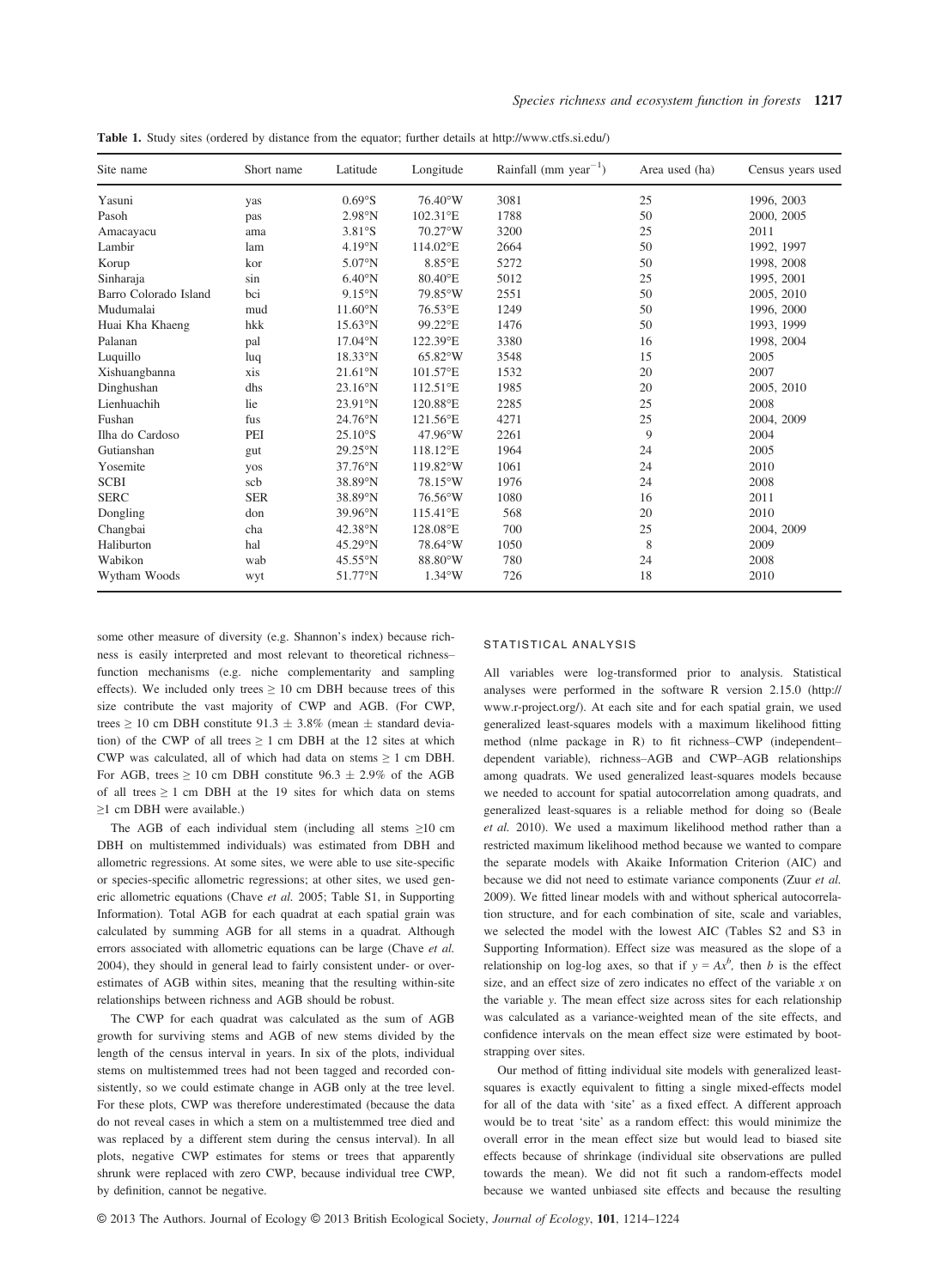estimate of the mean effect size is unlikely to be substantially different from the fixed-effects model. Moreover, existing  $R$  implementations of mixed-effects models do not allow different strengths of spatial autocorrelation at different effect levels (i.e. at different sites).

In the richness–CWP and richness–AGB regressions, we treated richness as the independent variable, because we assumed that the causal effects of richness on CWP and AGB (due to niche complementarity and sampling effects) would be stronger than those in the reverse direction (due to environmental gradients) at the small spatial extents considered (at larger spatial extents than those considered here, it would make more sense to treat richness as the dependent variable). In the CWP–AGB regressions, we treated CWP as the independent variable, because we assumed that CWP directly affects AGB more than vice versa. In any case, these are predominantly issues of interpretation: the qualitative results of all our analyses change little if the dependent and independent variables are switched (results not shown).

To test for possible unimodal relationships usually characteristic of data sets across broader environmental gradients, we repeated the above richness–CWP and richness–AGB analyses with the independent and dependent variables switched and with quadratic models included. Relationships were considered significantly unimodal only if the turning point of the quadratic model was within the range of the data [as judged by the Mitchell-Olds and Shaw test (Mitchell-Olds & Shaw 1987; Mittelbach et al. 2001)], and the quadratic model had the lowest AIC. By these criteria, only nine of 111 model comparisons resulted in a significant unimodal relationship, and all but two of these showed an increasing trend over the range of the data. This is consistent with the absence of theoretical support for unimodal relationships at local spatial scales (Fridley et al. 2012). We did not consider unimodal relationships further.

#### EFFECTS OF STEM DENSITY

To control for the possible confounding effects of number of stems per quadrat on the results, we repeated the original analysis after first removing the effect of stem density on CWP and AGB with locally weighted polynomial (LOESS) regressions (function loess in R with span = 1 and degree = 2). The original generalized leastsquares regressions were then repeated but with the residuals of these LOESS regressions replacing CWP and AGB as the dependent variables (Fig. 3 and Tables S3.1–S3.6 in Supporting Information) and with no intercept term because the residuals of the LOESS regressions have zero mean. This two-stage regression method was used because it is more conservative than, for example, a standard multiple linear regression. It is conservative because it attributes as much variation in CWP or AGB as possible to stem density (within the constraints of what a LOESS regression can fit) rather than to species richness. The regression of the LOESS residuals on species richness then provides a conservatively biased estimate of the effect of species richness on CWP or AGB, which we use as a lower bound on the true effect size alongside the upper bound from the original analysis (which did not consider the effects of stem density at all).

## **Results**

At the smallest spatial grain (0.04 ha), productivity and biomass were both positively related to species richness within most forest plots (Fig. 2a,b). The mean effect size across our forest plots was  $b = 0.566$  (95% confidence interval = [0.426, 0.717]) for productivity and 0.613 [0.480, 0.755] for biomass, meaning that a doubling of species richness corresponds to an average 48%  $(=2<sup>b</sup>-1)$  increase in productivity and 53% increase in biomass.

Results at the larger spatial grains (0.25 and 1 ha) were qualitatively different: relationships between richness and productivity were weak and often negative (Fig. 2c,e; mean effect size –0.096 [–0.309, 0.091] at 0.25 ha and –0.415 [–1.090, 0.068] at 0.1 ha), as were relationships between richness and biomass (Fig. 2d,f; mean effect size 0.059 [–0.218, 0.337] at 0.25 ha and –0.357 [–1.031, 0.255] at 1 ha). Individual results for each site are presented in the Supporting Information (Figs S1–S6 and Tables S2.1–S2.6 in Supporting Information).



Fig. 1. Locations of the study sites. Black points indicate sites at which both above-ground dry biomass and coarse woody productivity were estimated. Red points indicate sites at which only above-ground dry biomass was estimated.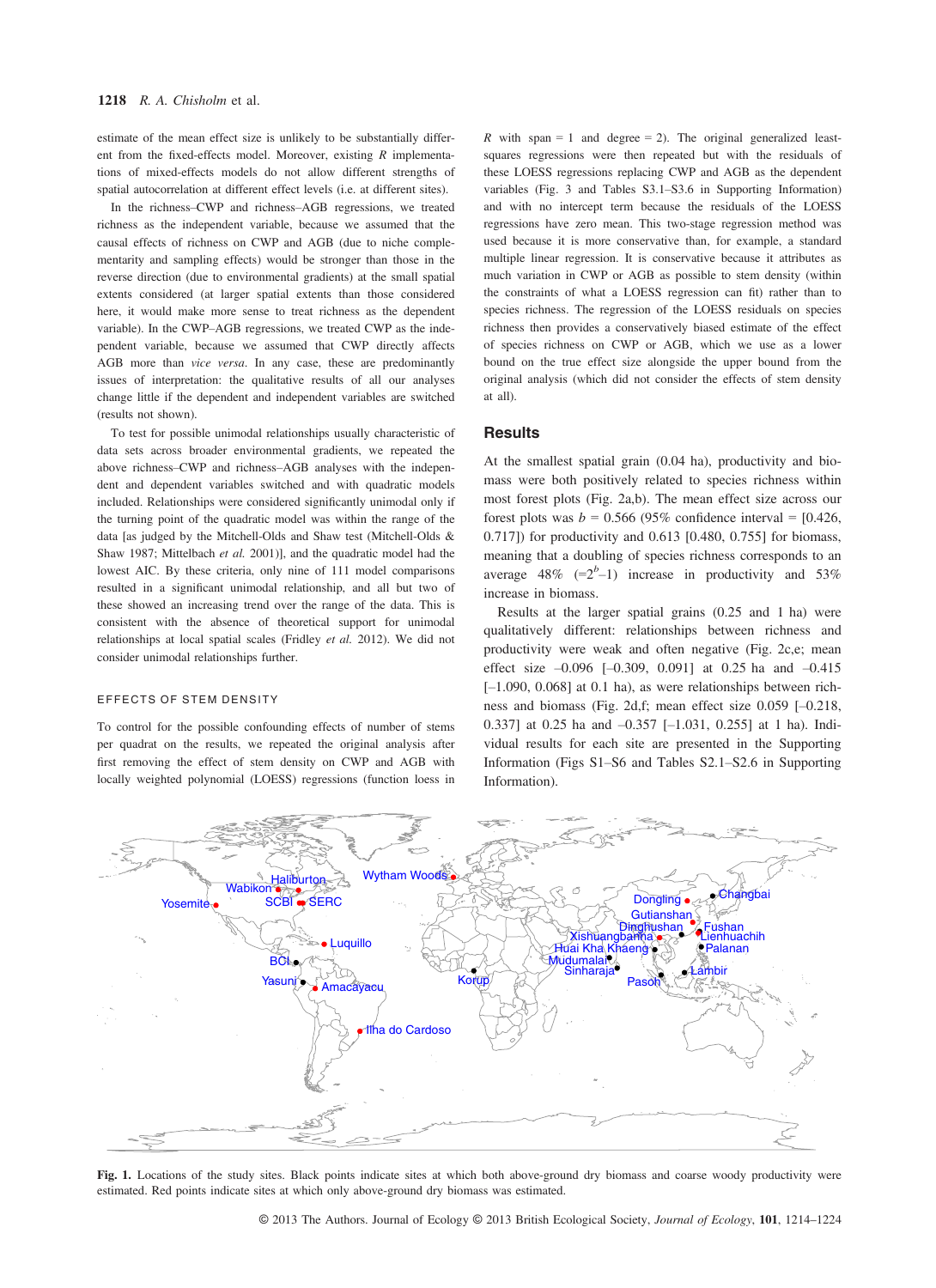

richness to coarse woody productivity (CWP; panels a, c, e) and above-ground biomass (AGB; panels b, d, f) at the study sites at three spatial grains (0.04 ha, 0.25 ha, 1 ha). Points show the quadrat data (number of points for each site = site area/spatial grain; see Table 1), lines show regressions for individual sites, with green indicating positive slopes, red negative slopes and black slopes not significantly different from zero. Axis scales are logarithmic.

The results of the analysis controlling for stem density were qualitatively similar to the main results, but the positive relationships were generally weakened (Fig. 3). The weaker positive relationships at the 0.04 ha grain were evident in the much smaller mean effect sizes, 0.067 [–0.019, 0.146] for productivity and 0.098 [0.016, 0.179] for biomass, meaning that a doubling of species richness corresponds to an average 5% increase in productivity and 7% increase in biomass (Fig. 3a,b). Controlling for stem density moved the mean effect size in a negative direction at the 0.25 ha spatial grain but not the 1 ha spatial grain for both the richness-productivity  $(-0.220 [-0.541, 0.049]$  at 0.25 ha and  $-0.317$   $[-0.767, 0.040]$  at 1 ha) and richness-biomass (–0.214 [–0.437, 0.001] at 0.25 ha and –0.327 [–0.915, 0.227] at 1 ha) relationships. The relationship of stem density itself to biomass and productivity was generally positive but saturating at the 0.04 ha spatial grain and variable at the larger spatial grains (Figs S7–S12 in Supporting Information).

The productivity–biomass relationships were generally positive, and in contrast to the results involving species richness, the effect sizes were fairly robust to increasing spatial grain and to the inclusion of stem density in the model (Fig. 4). The effect sizes before controlling for stem density were 0.371 [0.244, 0.485], 0.322 [0.218, 0.432] and 0.409 [0.210, 0.638] at the 0.04, 0.25 and 1 ha spatial scales, respectively,

and 0.251 [0.138, 0.352], 0.273 [0.171, 0.377] and 0.350 [0.177, 0.552] after controlling for stem density (Fig. 4).

Cross-site comparisons of mean productivity, mean biomass and mean 1 ha species richness showed that all three variables were positively correlated across sites with no strong evidence of unimodal relationships (Figs S13–S15 and Table S4 in Supporting Information), although the number of data points (sites) was low, and therefore, the statistical power to resolve cross-site patterns was also low.

## **Discussion**

Our results highlight the fundamental role of scale (Waide et al. 1999; Mittelbach et al. 2001; Rahbek 2005) in determining the observed relationship between species richness and ecosystem function in forests. Previous studies on this topic in forests have found positive relationships between species richness and ecosystem function (as measured by productivity or biomass; Vilà et al. 2007; Ruiz-Jaen & Potvin 2010; Paquette & Messier 2011; Zhang, Chen & Reich 2012), but our analyses show that mean effect sizes may become zero or even negative at spatial grains larger than those that have typically been considered before (< 0.1 ha). Moreover, a proportion of the positive effect at small spatial grains may be attributable to local variation in stem density rather than classic species sampling effects, niche complementarity and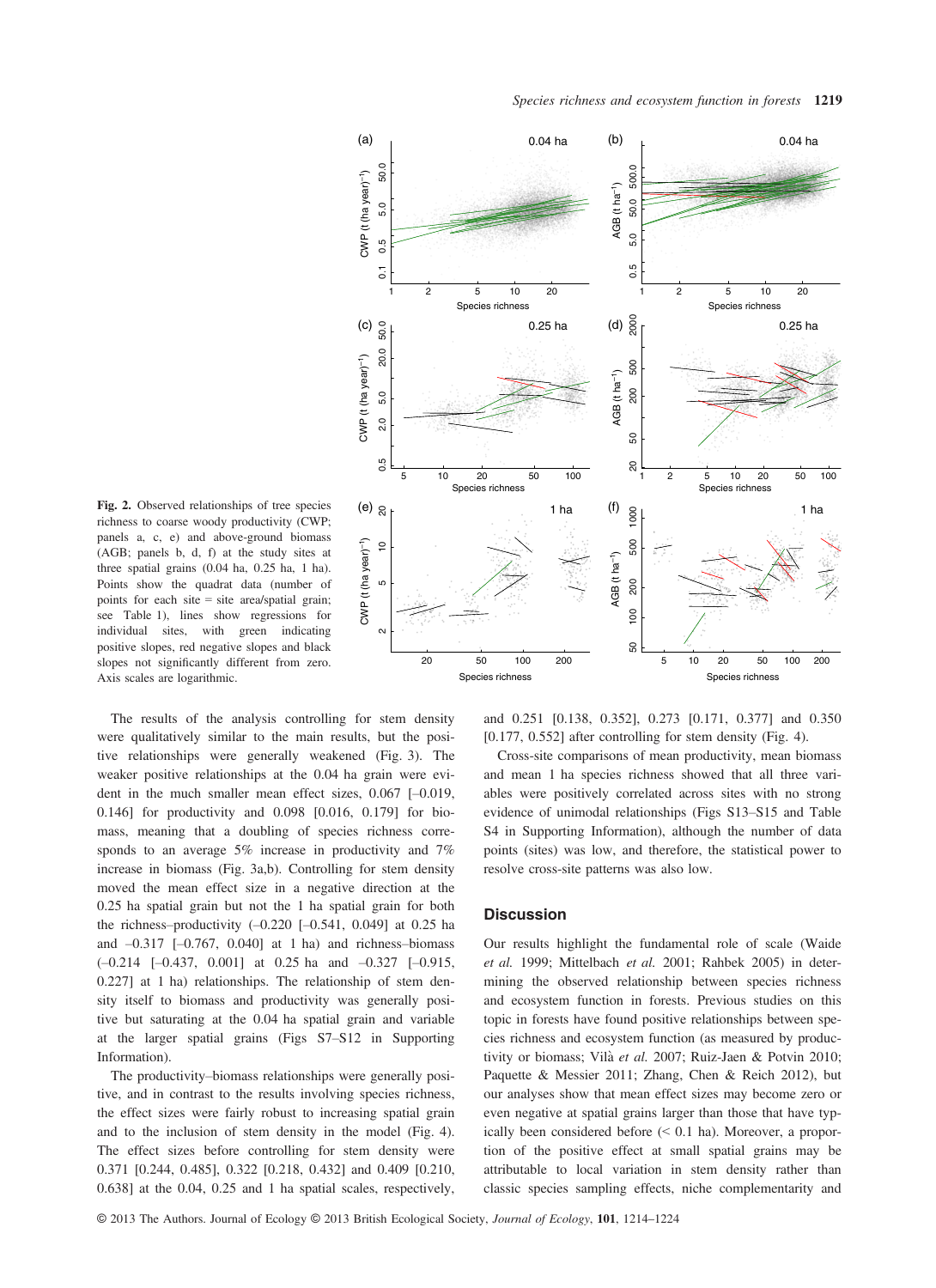

facilitation. While the small-scale positive effects of species richness on biomass and productivity in forests remain of ecological interest, one clearly cannot easily generalize these effects to larger spatial grains or to scales relevant to conservation and forestry: at some sites, species richness is even significantly negatively related to biomass at large spatial grains.

As noted above, the frequent positive relationships between species richness and ecosystem function in our sites, especially at small spatial grains (Fig. 2a,b, Fig. 3a,b), are consistent with other studies from forests (Vilà et al. 2007; Ruiz-Jaen & Potvin 2010; Paquette & Messier 2011; Zhang, Chen & Reich 2012; Gamfeldt et al. 2013) and contrast with a recent global study of herbaceous plant communities that found no consistent patterns between productivity and species richness (Adler et al. 2011). The positive relationships are also consistent with ecological theory on sampling effects, niche complementarity and facilitation (Fridley 2001). Mechanistically, the sampling effect arises in conjunction with a selection effect, in the sense that some quadrats may, by chance, have been colonized by more species, and quadrats with more species are more likely to contain individual species that are more productive, sets of species that show ecological complementarity, or both, and so are able to utilize available resources more fully, leading to overall higher

Fig. 3. Strength of observed relationships of tree species richness with coarse woody productivity (CWP; panels a, c, e) and above-ground biomass (AGB; panels b, d, f) at the study sites at three spatial grains (0.04 ha, 0.25 ha, 1 ha). Horizontal axes show site name abbreviations (Table 1). Closed circles with solid whiskers show upper bounds on effect sizes, corresponding to slopes of log CWP or log AGB on log richness and 95% confidence intervals (Fig. 2, Fig. S1–S6). Open circles with dashed whiskers show lower bounds on effect sizes, corresponding to slopes and confidence intervals from the analyses controlling for stem density. Green and red indicate statistically significantly positive and negative slopes.

productivity. Other factors being equal, higher productivity should lead to higher biomass, as seen here (Fig. 4), so this mechanism also provides an explanation for the observed positive relationships between richness and biomass. Theory also suggests that these sampling effects should be strongest at the smallest scales: it is in small quadrats, where there are fewer stems, that chance colonization plays the greatest role.

An alternative explanation for the positive relationships of species richness to biomass and productivity is simply that all three variables are positively related to stem density, and that stem density varies locally within a forest plot. This mechanism is of less biological interest than the classic species sampling effects, niche complementarity and facilitation discussed above, although the different mechanisms are by no means mutually exclusive. Our estimates of the effects of species richness on biomass and productivity after controlling for stem density should be considered as lower bounds on the true effect sizes, because our method of controlling for stem density conservatively apportions all covariance between stem density and biomass/productivity to the former. This lower bound would coincide with the true effect size if variation in stem density were the major determinant of richness, productivity and biomass, as might be the case if competition were weak and there were considerable random variation in stem density. The original analysis excluding the effect of stem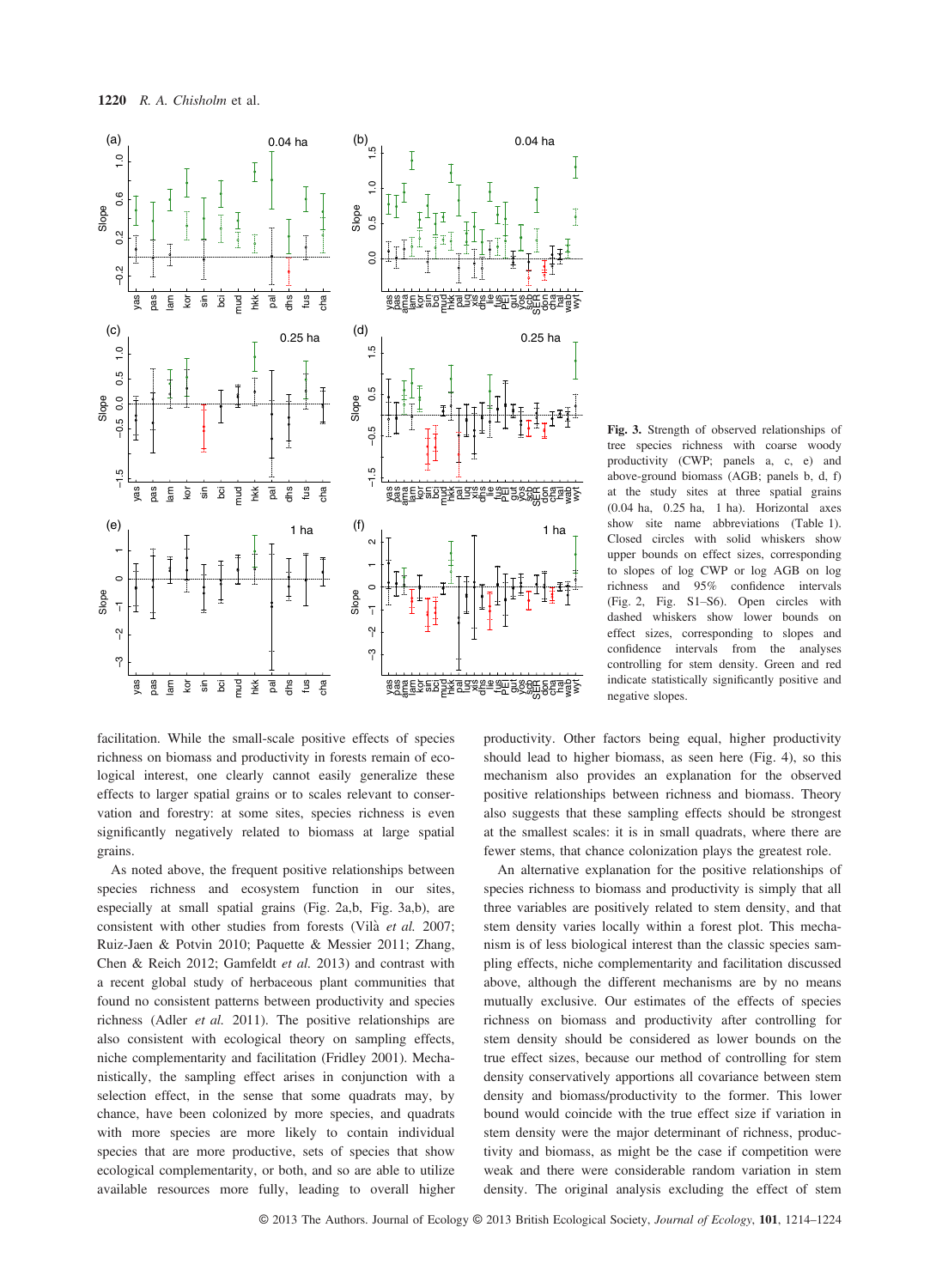

Fig. 4. Panels a, c, e: observed relationships between coarse woody productivity (CWP) and above-ground biomass (AGB) at the study sites at three spatial grains (0.04 ha, 0.25 ha, 1 ha). Points show individual quadrat data, and lines show fitted models (green = statistically significantly positive). Axis scales are logarithmic. Panels b, d, f: strengths of relationships with closed circles showing slopes from panels a, c, e, and solid whiskers showing 95% confidence intervals, and open circles with dashed whiskers showing slopes and confidence intervals from the analysis controlling for stem density. Site name abbreviations on horizontal axes are given in Table 1.

density (Fig. 2) gives an upper bound on the true effect size that would be accurate if species richness were directly determined by productivity, biomass and stem density, as might be the case if niche structure were very strong. In the absence of a mechanistic model, it is difficult to say whether the true effect of species richness on productivity and biomass is closer to the lower or upper bound, but this should be a priority for future research.

The several negative relationships observed between species richness and biomass at the 0.25 ha and 1 ha spatial grains (Figs 2d,f and 3d,f) were unexpected and inconsistent with sampling effects and niche complementarity and indicate that different processes are operating at larger scales. One possible mechanism underlying the negative relationships is the successional process following disturbance (Horn 1974): disturbed patches of forests have lower biomass (though usually not lower productivity) and are also likely to have higher species richness, first because they contain more stems and secondly because they may contain a mix of early- and latesuccessional species; in older patches, a few high-biomass individuals of late-successional species may dominate. This successional effect should become weaker or even disappear after controlling for stem number, because trees of all size classes have similar (though not identical) species richness for a given number of individuals (Condit et al. 1996). In contrast, the negative relationships in our analysis persisted when stem number was controlled (Fig. 3d,f). Furthermore, the most obvious disturbances in these forests are those associated with treefall gaps, which occur mostly at scales smaller than our smallest spatial grain (Schnitzer & Carson 2001), a scale at which we observed mostly positive relationships between richness and biomass. Thus, successional mechanisms alone seem insufficient to explain the observed negative relationships.

We propose instead that the negative relationships between species richness and biomass arise from the effects of environmental variables. For example, productivity and biomass may increase with soil fertility but plant species richness may peak at intermediate soil fertility (Grime 1979). This would lead to classic unimodal relationships of species richness to productivity and biomass at large spatial extents that spanned the entire productivity gradient, but positive or negative monotonic relationships at the scale of a forest plot (Loreau et al. 2001). This idea could feasibly be tested with data from smaller plots over larger spatial extents in the same regions as our study sites (e.g. Condit et al. 2002). More generally, environmental effects could play a role in explaining site differences even without large-scale unimodality. The mix of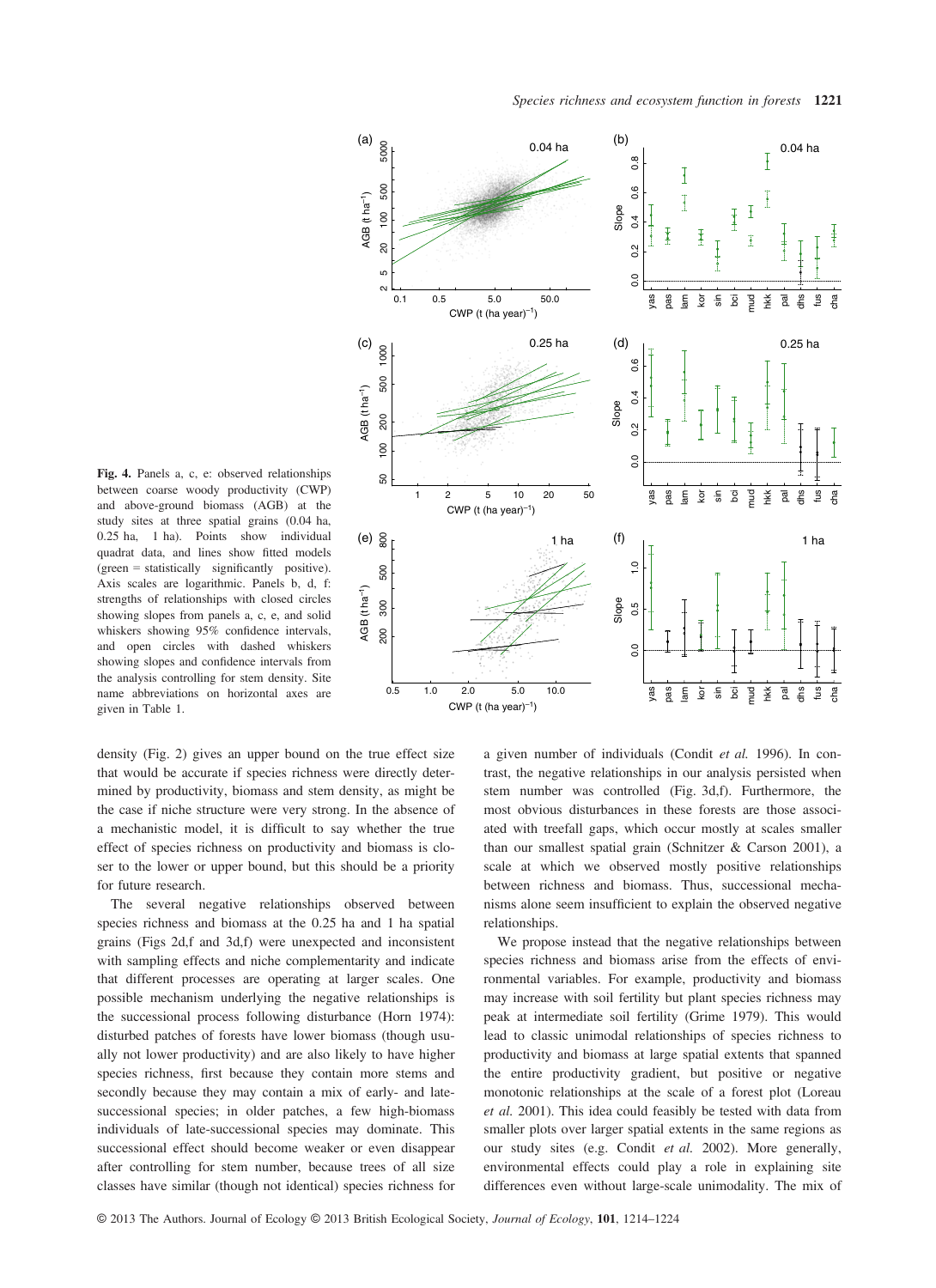negative and positive relationships could be attributable to variation in the species pool between regions (e.g. owing to different regional abundances of rich and poor soils) and hence variation in the relationship between species richness and environmental variables (Schamp, Aarssen & Lee 2003; Rahbek 2005).

Previous studies on the species richness–productivity relationship have used various surrogates for productivity, including biomass (Whittaker 2010). Our results provide a clear empirical demonstration of why this may not always be valid: although biomass and productivity are generally positively correlated within our sites (Fig. 4), their relationships to species richness may differ. For example, at the largest spatial grain, a few sites showed significantly negative relationships between species richness and biomass (Fig. 3f), but no relationship between species richness and productivity (Fig. 3e). In forests, at least, biomass and productivity should be treated as separate ecosystem functions.

In view of our results showing scale-dependent relationships of species richness to productivity and biomass, we recommend that models be developed to integrate large-scale environmental information with small-scale sampling effects, niche complementarity and stem density effects. The development of such models should be informed by empirical investigations into the pattern and scale of environmental factors that drive local variation in richness, productivity and biomass in forests. Ultimately, such research should reproduce relationships between richness, productivity and biomass in forests across a range of spatial scales, thus demonstrating a more general understanding of these relationships and providing practical guidance for forestry and conservation endeavours.

## Acknowledgements

This work was generated using data from the Center for Tropical Forest Science/Smithsonian Institution Global Earth Observatory network (http://www. sigeo.si.edu/). The synthesis was made possible through the financial support of the US National Science Foundation (DEB-1046113), the National Natural Science Foundation of China (31011120470), the Smithsonian Institution Global Earth Observatories and the HSBC Climate Partnership. Individual plot data collection and analysis were supported by the US National Science Foundation (BSR-9015961, DEB-0516066, BSR-8811902, DEB-9411973, DEB-008538, DEB-0218039, and DEB-0620910), the National Natural Science Foundation of China (31061160188), the Chinese Academy of Sciences (KZCX2-YW-430), the National Science & Technology Pillar Program of China (2008BAC39B02), the '111 Program' from the Bureau of China Foreign Expert and Ministry of Education (No. 2008-B08044), the Council of Agriculture of Taiwan (93AS- $2.4.2$ -FI-G1(2) and  $94AS-11.1.2-FI-G1(1)$ , the National Science Council of Taiwan (NSC92-3114-B002-009, NSC98-2313-B-029-001-MY3 and NSC98- 2321-B-029-002), the Forestry Bureau of Taiwan (92-00-2-06 and No. TFBM-960226), the Taiwan Forestry Research Institute (97 AS- 7.1.1.F1-G1), the Mellon Foundation, the International Institute of Tropical Forestry of the USDA Forest Service, the University of Puerto Rico, Yosemite National Park, the 1923 Fund, the Dirección de Investigaciones Universidad Nacional de Colombia (Convocatoria 2010-2012), the Centre for Ecology and Hydrology, the German Academic Exchange Services (DAAD), Ministry of Environment & Forests (Government of India), the Tamilnadu Forest Department, Sarawak Forest Department, Sarawak Forestry Corporation, Global Environment Research Fund of the Ministry of the Environment Japan (D-0901), Japan Society for the Promotion of Science (#20405011), the Pontifical Catholic University of Ecuador, the government of Ecuador (Donaciones del Impuesto a la Renta), the Smithsonian Tropical Research Institute and the University of Aarhus of Denmark. We

thank the hundreds of people who contributed to the collection and organization of the data from the plots, including Gordon Campbell, Gary Fewless, Maria Uriarte and Linfang Wu. We thank Stephen Pacala, Roman Carrasco and Colin Beale for discussions. None of the authors has any conflict of interest.

### **References**

- Aarssen, L.W. (2001) On correlations and causations between productivity and species richness in vegetation: predictions from habitat attributes. *Basic and Applied Ecology*. **2**,  $105-114$ .
- Applied Ecology, 2, 105–114.<br>Aarssen, L.W. (2004) Interpreting co-variation in species richness and productivity in terrestrial vegetation: making sense of causations and correlations at
- multiple scales. *Folia Geobotanica*, **39**, 385–403.<br>Aarssen, L.W., Laird, R.A. & Pither, J. (2003) Is the productivity of vegetation plots higher or lower when there are more species? Variable predictions from interaction of the 'sampling effect' and 'competitive dominance effect' on the habitat templet. Oikos, 102, 427–432.
- Abrams, P.A. (1995) Monotonic or unimodal diversity-productivity gradients: what does competition theory predict? Ecology, 76, 2019–2027.
- Adler, P.B., Seabloom, E.W., Borer, E.T., Hillebrand, H., Hautier, Y., Hector, A. et al. (2011) Productivity is a poor predictor of plant species richness. Science, 333, 1750–1753.
- Beale, C.M., Lennon, J.J., Yearsley, J.M., Brewer, M.J. & Elston, D.A. (2010) Regression analysis of spatial data. Ecology Letters, 13, 246–264.
- Bonan, G.B., Levis, S., Sitch, S., Vertenstein, M. & Oleson, K.W. (2003) A dynamic global vegetation model for use with climate models: concepts and description of simulated vegetation dynamics. Global Change Biology, 9, 1543–1566.
- Chave, J., Condit, R., Aguilar, S., Hernandez, A., Lao, S. & Perez, R. (2004) Error propagation and scaling for tropical forest biomass estimates. Philosophical Transactions of the Royal Society of London Series B-Biological<br>Sciences, 359, 409-420.
- Sciences, 359, 409–420.<br>Chave, J., Andalo, C., Brown, S., Cairns, M.A., Chambers, J.Q., Eamus, D. et al. (2005) Tree allometry and improved estimation of carbon stocks and balance in tropical forests. Oecologia, 145, 87–99.
- Comita, L.S., Muller-Landau, H.C., Aguilar, S. & Hubbell, S.P. (2010) Asymmetric density dependence shapes species abundances in a tropical tree
- community. Science, 329, 330-332.<br>Condit, R. (1998) Tropical Forest Census Plots. Springer-Verlag and R. G. Landes Company, Berlin, Germany, and Georgetown, Texas.
- Condit, R., Hubbell, S.P., Lafrankie, J.V., Sukumar, R., Manokaran, N., Foster, R.B. & Ashton, P.S. (1996) Species-area and species-individual relationships for tropical trees: a comparison of three 50-ha plots. Journal of Ecology, 84, 549–562.
- Condit, R., Pitman, N., Leigh, E.G., Chave, J., Terborgh, J., Foster, R.B. et al. (2002) Beta-diversity in tropical forest trees. Science, 295, 666–669.
- Connell, J.H. (1971) On the role of natural enemies in preventing competitive exclusion in some marine animals and in rain forest trees. Dynamics of Populations (eds P.J. den Boer & G.R. Gradwell). pp. 298–312. Centre for Agricultural Publishing and Documentation, Wageningen, the Netherlands.
- Flombaum, P. & Sala, O.E. (2008) Higher effect of plant species diversity on productivity in natural than artificial ecosystems. Proceedings of the National Academy of Sciences of the United States of America, 105, 6087–6090.
- Fridley, J.D. (2001) The influence of species diversity on ecosystem productivity: how, where, and why? Oikos, 93, 514-526.
- Fridley, J.D., Grime, J.P., Huston, M.A., Pierce, S., Smart, S.M., Thompson, K. et al. (2012) Comment on "Productivity Is a Poor Predictor of Plant Species Richness". Science, 335, 1441.
- Gamfeldt, L., Snall, T., Bagchi, R., Jonsson, M., Gustafsson, L., Kjellander, P. et al. (2013) Higher levels of multiple ecosystem services are found in forests with more tree species. Nature Communications, 4, 1340.
- Grime, J.P. (1979) Plant Strategies and Vegetation Processes. John Wiley & Sons, New York, NY, USA.
- Hooper, D.U. (1998) The role of complementarity and competition in ecosystem responses to variation in plant diversity. Ecology, 79, 704–719.
- Horn, H.S. (1974) The ecology of secondary succession. Annual Review of Ecology and Systematics, 5, 25–37.
- Janzen, D.H. (1970) Herbivores and the number of tree species in tropical forests. The American Naturalist, 104, 501–528.
- Keeling, H.C. & Phillips, O.L. (2007) The global relationship between forest productivity and biomass. Global Ecology and Biogeography, 16, 618–631.
- Loreau, M., Naeem, S., Inchausti, P., Bengtsson, J., Grime, J.P., Hector, A., Hooper, D.U., Huston, M.A., Raffaelli, D., Schmid, B., Tilman, D. & Wardle, D.A. (2001) Ecology – biodiversity and ecosystem functioning: current knowledge and future challenges. Science, 294, 804–808.